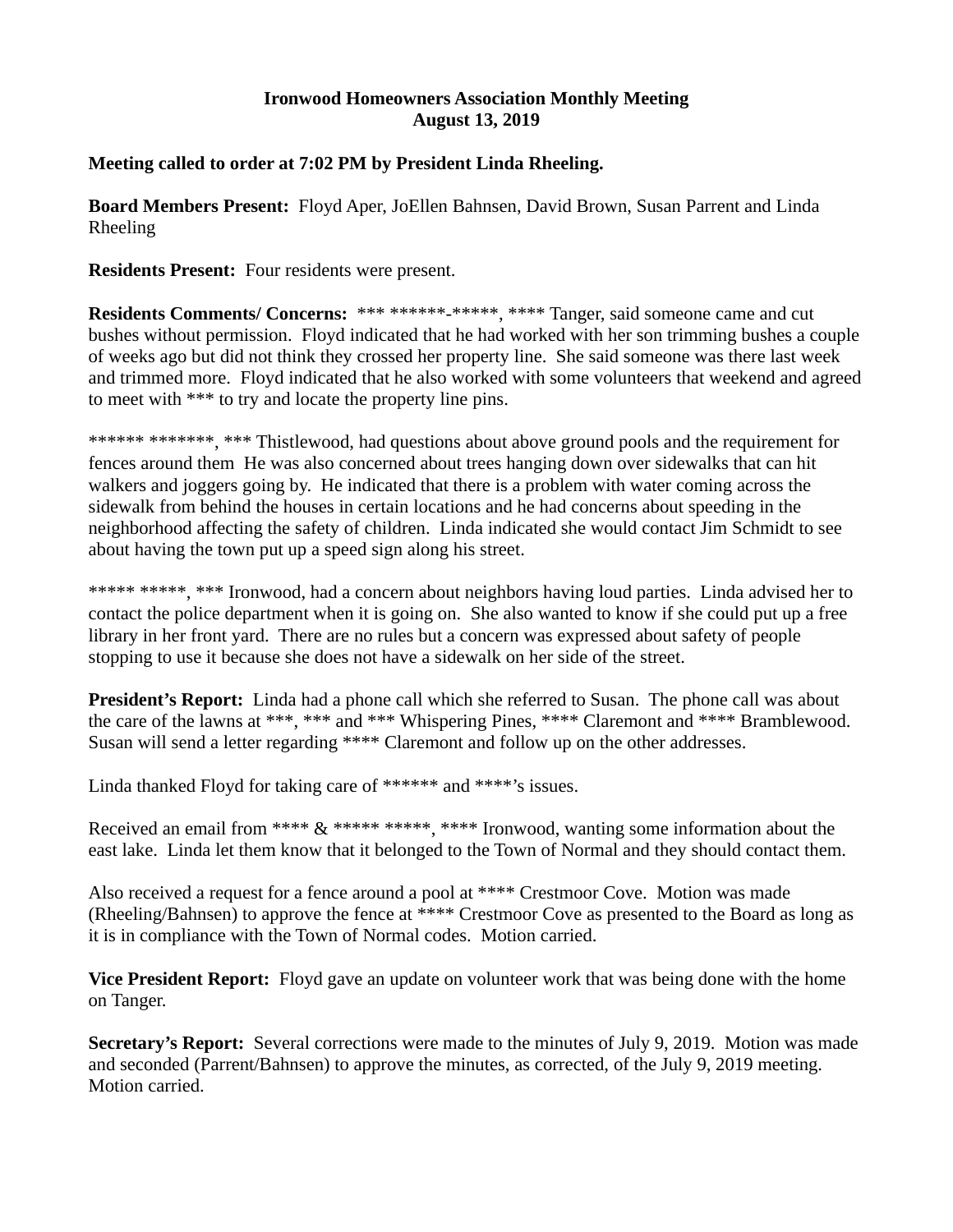**Treasurer's Report:** Beginning balance as of 7/9/2019 was \$20,181,76, deposits of \$273.06 from dues minus expenditures of \$2,436.42 leaves a balance of \$18,018,40 as of 8/13/2019. Report was received and filed.

There are still 8 properties with 2019 dues outstanding.

JoEllen expects to have around \$12,000 at the end of the year and Walt still has around \$4,000 left for landscaping issues on the berm if he has a need.

Floyd asked about the \$5.00 bank charge and JoEllen explained that it was for the duel signatures on the check which is a safe guard against the misuse of association funds.

Current bank statement was reviewed by Board members.

## **Beautification Report:** None

**Communications Report:** July unique visitors and total number of visits to the ihoa.org website were approximately the same as the yearly averages for those catagories.

A newsletter will be going out on September 1<sup>st</sup>; articles for the newsletter will be due by August 25<sup>th</sup>.

**Covenant's Report:** Susan reported that the yard at \*\*\*\* Ironwood still needs work done and Justin from the Town of Normal needs to look at it again.

The trailer at \*\*\*\* Foxwood is back. Susan will have Justin follow up. At \*\*\*\* Ironwood, the trailer is only there in the evenings and on weekends. Justin needs to observe it before the Town can take action, so Susan will follow up with him on that issue as well. The trailer at \*\*\*\* Ironwood is gone. The pop up trailer on Turtle Creek has been moved and Susan will send a letter thanking them for moving it and reminding them it cannot be parked in the subdivision.

Trash cans at \*\*\* Ironwood are still in front, Susan will send a second letter Trash cans at \*\*\* Ironwood have been left in front for a while, Susan will send a letter.

Some of the items outside at \*\*\*\* Ironwood have been moved, but others remain. The association will continue to monitor the situation.

Susan has not heard back from Troy regarding the blue above ground pool at \*\*\*\* Bramblewood. She will contact Troy again.

A letter will be sent to \*\*\* Ironwood regarding the missing column on the front porch.

Susan will follow up on bushes that may need to be trimmed back at \*\*\*\* Ironwood.

**SUV & Government Report:** None

**At-Large Member Report:** None

**Newcomers Report:** None